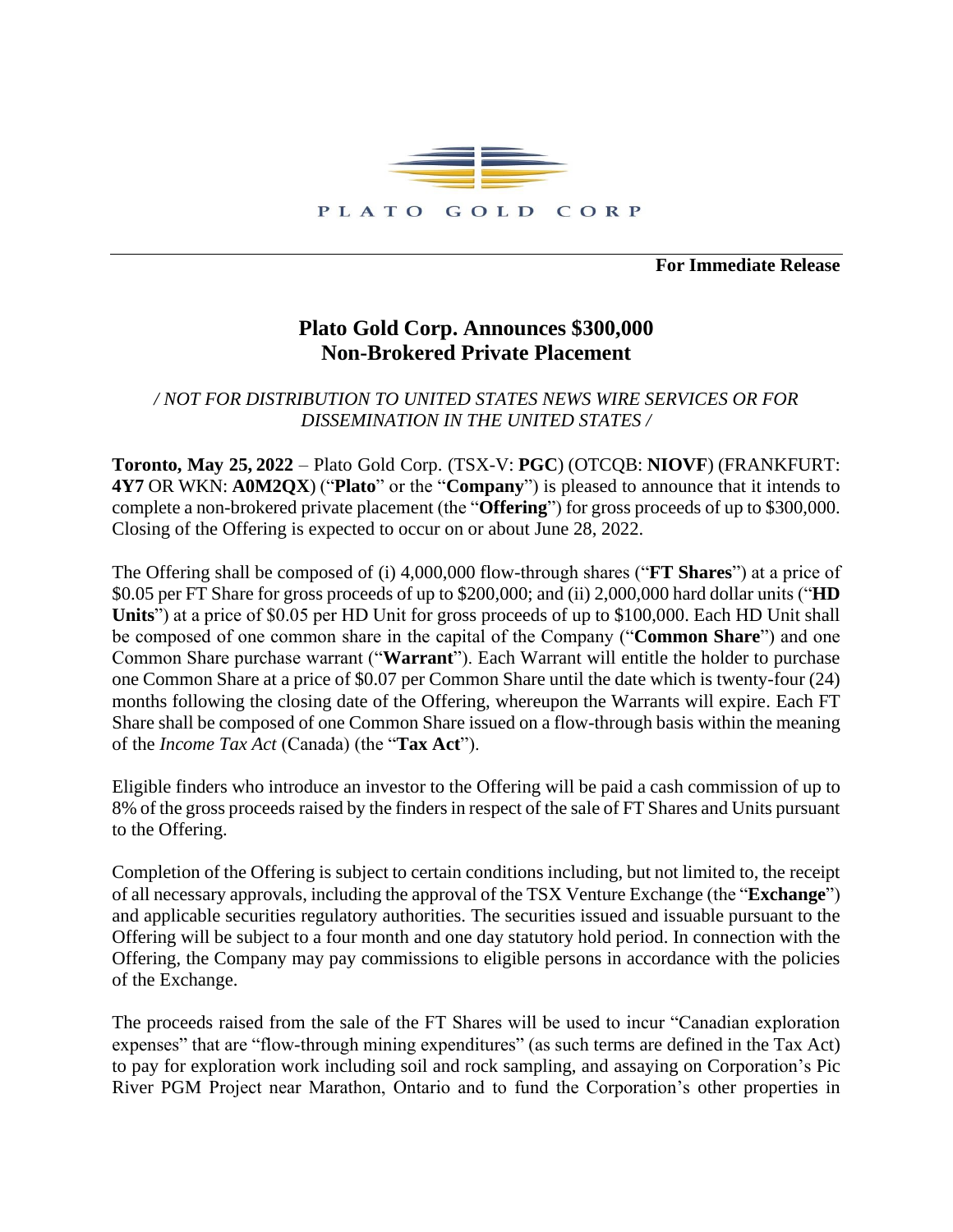Ontario, Canada. The proceeds raised from the sale of the Units will be used for general working capital purposes and for exploration expenses on the Corporation's properties.

This press release does not constitute an offer to sell or a solicitation of an offer to buy any of the securities in the United States. The securities have not been and will not be registered under the United States Securities Act of 1933, as amended, (the "**U.S. Securities Act**") or any state securities laws and may not be offered or sold within the United States or to or for the account or benefit of a U.S. person (as defined in Regulation S under the U.S. Securities Act) unless registered under the U.S. Securities Act and applicable state securities laws or an exemption from such registration is available.

## **About Plato Gold Corp**.

Plato Gold Corp. is a Canadian exploration company traded on the TSX Venture Exchange, OTC Markets, and Frankfurt Exchange with projects in Timmins, Ontario, Marathon, Ontario and Santa Cruz, Argentina.

The Timmins Ontario project includes 4 properties: Guibord, Harker, Holloway and Marriott in the Harker/Holloway gold camp located east of Timmins, Ontario with a focus on gold.

In Argentina, Plato owns a 95% interest in Winnipeg Minerals S.A. ("WMSA"), an Argentina incorporated company that holds a number of contiguous mineral rights totalling 9,672 hectares with potential for gold and silver.

The Good Hope Niobium Project consists of approximately 5,146 hectares in Killala Lake Area and Cairngorm Lake Area Townships, near Marathon Ontario with the primary target being niobium.

The Pic River Platinum Group Metals (PGM) Project consists of 2,247 hectares in Foxtrap Lake and Grain Township, near Marathon Ontario of which 19 claims are contiguous to the western boundary of Generation Mining's Marathon PGM project and is located on strike to Generation Mining's Sally deposit.

For additional company information, please visit: [www.platogold.com.](http://www.platogold.com/)

## *NEITHER THE TSX VENTURE EXCHANGE NOR ITS REGULATION PROVIDER (AS THAT TERM IS DEFINED IN THE POLICIES OF THE TSX VENTURE EXCHANGE) ACCEPTS RESPONSIBILITY FOR THE ADEQUACY OF THIS RELEASE.*

For further information, please contact:

Anthony Cohen President and CEO **Plato Gold Corp.** T: 416-968-0608 F: 416-968-3339